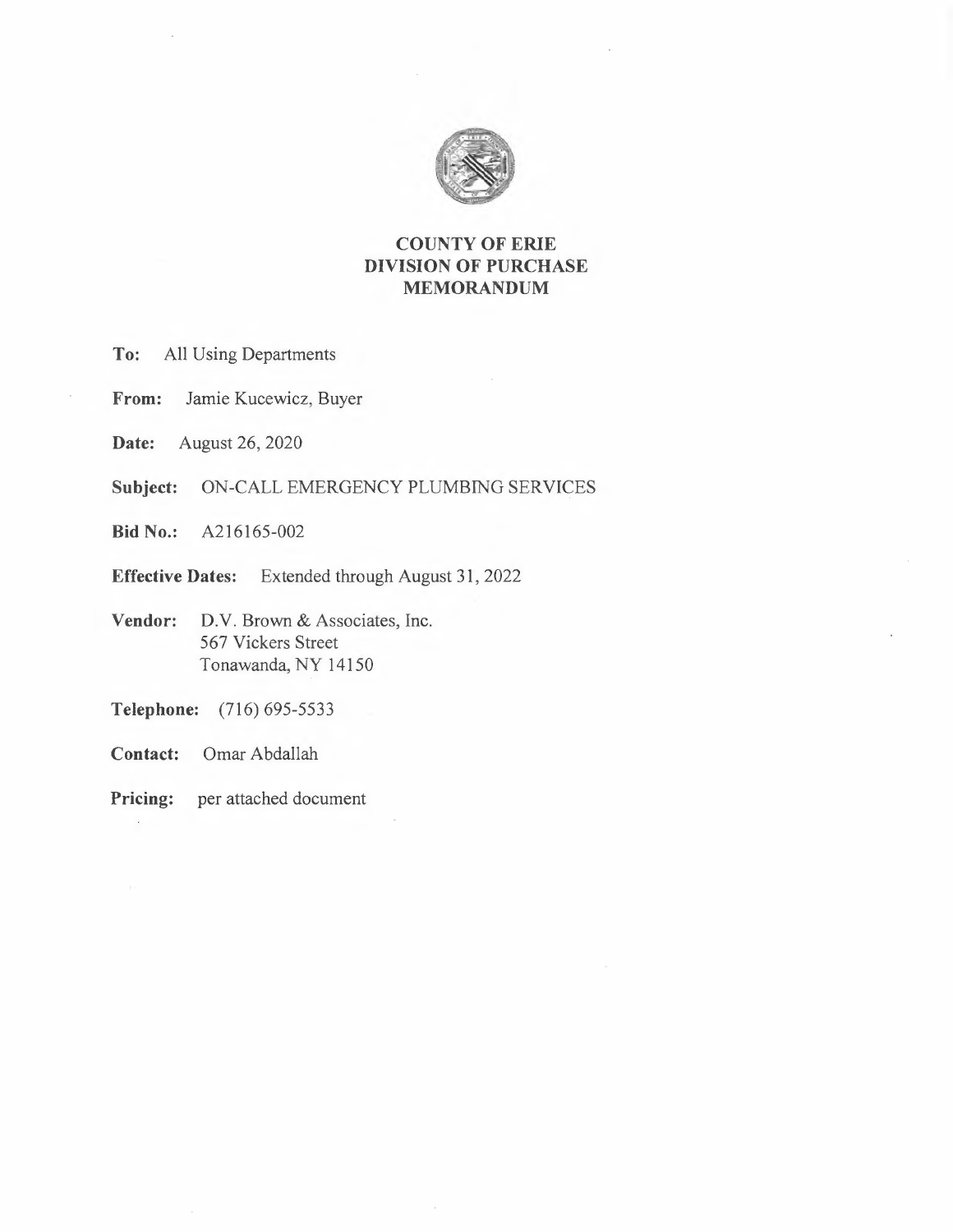

#### **COUNTY OF ERIE MARK** C. **POLONCARZ COUNTY EXECUTIVE**

#### **DIVISION OF PURCHASE**

#### **INVITATION TO BID**

Bids, as stated below, will be received and publicly opened by the Division of Purchase in accordance with the attached specifications. FAX bids are unacceptable. Bids must be submitted in a sealed envelope to:

> County of Erie Division of Purchase Attention: James D. Kucewicz, Buyer (716) 858-6336 95 Franklin Street, Room 1254 Buttalo, New York 14202-3967

# **NOTE: Lower left hand corner of envelope <u>MUST</u> indicate the following:**<br>|<br>| AD NUMBER: <u>| A216165-002</u>

PID NUMBER: <u>4216165-002<br>
OPENING DATE: August 2, 2016</u> TIME: 11:00AM

FOR: On-Call Emergency Plumbing Services

**NAME** OF BIDDER: DV. Brown & Associates, Inc.

If you are submitting other Invitations to Bid, each bid must be enclosed in a separate envelope.

Following EXHIBITS are attached to and made a part of the bid specifications, and part of any agreement entered into pursuant to this Invitation to Bid;

| X EXHIBIT "A"<br>X EXHIBIT "B"<br><b>EXHIBIT "C"</b><br><b>EXHIBIT "D"</b><br>N/A EXHIBIT "E"<br>X EXHIBIT "EP"<br>X EXHIBIT "F"<br>X EXHIBIT "G"<br>X EXHIBIT "H"<br>X EXHIBIT "IC" | - Assignment of Public Contracts<br>- Purchases by Other Local Governments or Special Districts<br>- Construction/Reconstruction Contracts<br>- Bid Bond (Formal Bid)<br>- Bid Bond (Informal Bid)<br>- Equal Pay Certification<br>- Standard Agreement<br>- Non-Collusive Bidding Certification<br>- MBE/ WBE Commitment<br>- Insurance CLASSIFICATION "A"<br><b>EXHIBIT "P" &amp; EXHIBIT "PBI" - Performance Bond</b> |
|--------------------------------------------------------------------------------------------------------------------------------------------------------------------------------------|--------------------------------------------------------------------------------------------------------------------------------------------------------------------------------------------------------------------------------------------------------------------------------------------------------------------------------------------------------------------------------------------------------------------------|
|                                                                                                                                                                                      |                                                                                                                                                                                                                                                                                                                                                                                                                          |
|                                                                                                                                                                                      |                                                                                                                                                                                                                                                                                                                                                                                                                          |
| <b>EXHIBIT "Q"</b><br>X EXHIBIT "PW"                                                                                                                                                 | - Confined Space Program Certification<br>- NYS Prevailing Wage                                                                                                                                                                                                                                                                                                                                                          |
|                                                                                                                                                                                      |                                                                                                                                                                                                                                                                                                                                                                                                                          |

(Rev. 7/95) ERIE GOUNTY OFFICE BUILDING, 95 FRANKLIN STREET, BUFFALO, NEW YORK 14202 (716) 858-6395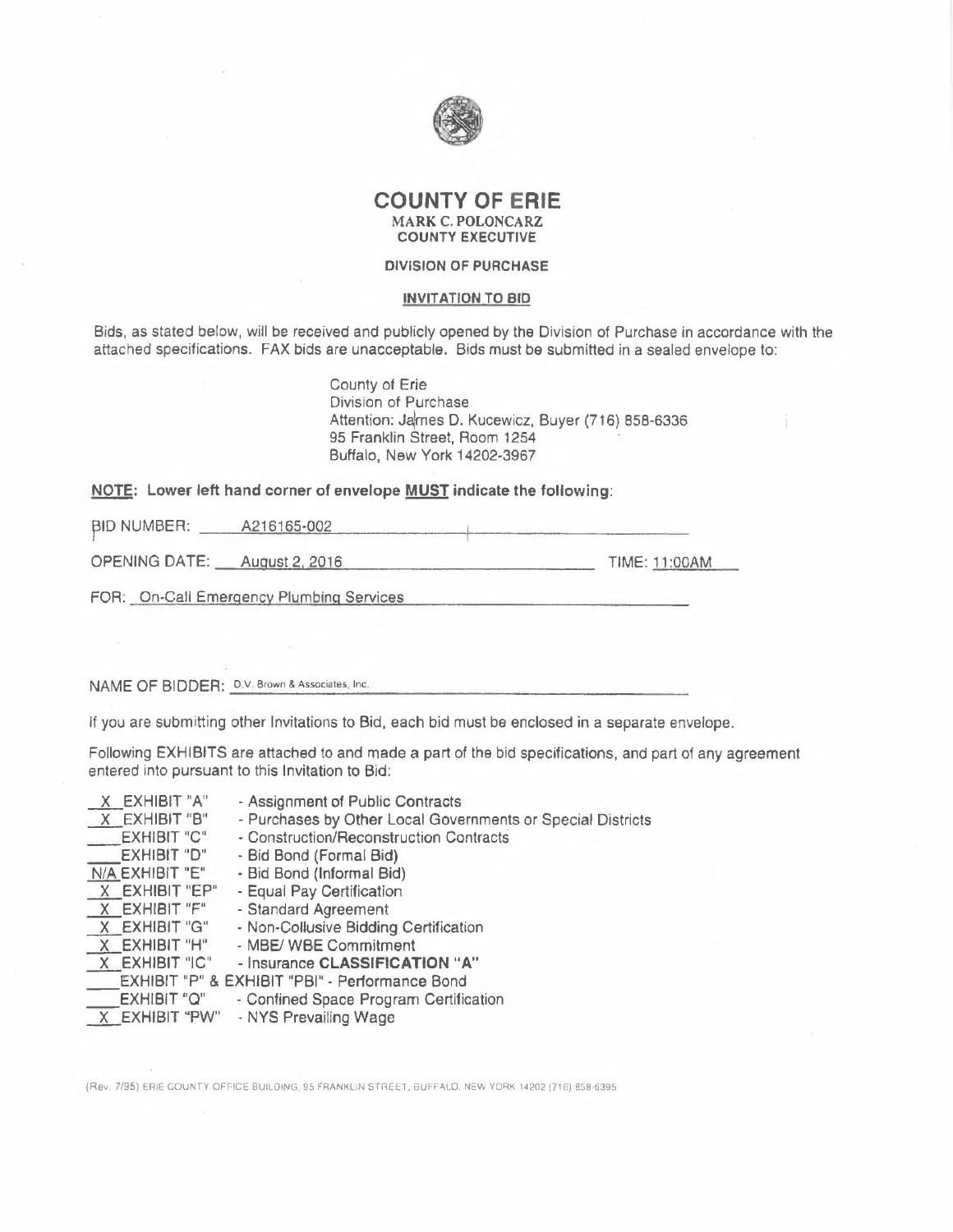## **County of Erie DIVISION OF PURCHASE NON-COLLUSIVE BIDDING CERTIFICATION**

By submission of this bid, each bidder and each person signing on behalf of any bidder certifies, and in the case of a joint bid each party thereto certifies as to its own organization, under penalty of perjury, that to the best of his knowledge and belief:

(1) the prices in this bid have been arrived at independently without collusion, consultation, communication, or agreement, for the purpose of restricting competition, as to any matter relating to such prices with any other bidder or any competitor;

(2} unless otherwise required by law, the prices which have been quoted in this bid have not been knowingly disclosed by the bidder and will not knowingly be disclosed by the bidder prior to opening, directly or indirectly, to any other bidder or to any competitor; and

(3) no attempt has been made or will be made by the bidder to induce any other person, partnership or cprporation to submit or not to submit a bid for the purpose of restricting competition.

| <b>NOTICE</b>                                                                               |
|---------------------------------------------------------------------------------------------|
| (Penal Law, Section 210.45)                                                                 |
| IT IS A CRIME, PUNISHABLE AS A CLASS A MISDEMEANOR UNDER THE LAWS OF THE STATE OF NEW YORK. |
| FOR A PERSON, IN AND BY A WRITTEN INSTRUMENT, TO KNOWINGLY MAKE A FALSE STATEMENT, OR TO    |
| MAKE A FALSE STATEMENT, OR TO MAKE A STATEMENT WHICH SUCH PERSON DOES NOT BELIEVE TO BE     |
| TRUE.                                                                                       |

|  |  | BID NOT ACCEPTABLE WITHOUT FOLLOWING CERTIFICATION: |  |
|--|--|-----------------------------------------------------|--|
|  |  |                                                     |  |

| BID NOT ACCEPTABLE WITHOUT FOLLOWING CERTIFICATION:                 |           |  |  |
|---------------------------------------------------------------------|-----------|--|--|
| Affirmed under penalty of perjury this 2nd day of August            | 16<br>.20 |  |  |
| TERMS Net 30 DELIVERY DATE AT DESTINATION TB                        |           |  |  |
| FIRM NAME D.V. Brown & Associates, Inc.                             |           |  |  |
| ADDRESS 567 Vickers Street                                          |           |  |  |
| Tonawanda, NY                                                       | ZIP 14150 |  |  |
| AUTHORIZED SIGNATURE                                                |           |  |  |
| TYPED NAME OF AUTHORIZED SIGNATURE                                  |           |  |  |
| TITLE Omar J. Abdallah, Vice President TELEPHONE NO. (716) 695-5533 |           |  |  |
|                                                                     |           |  |  |

(Rev. 4/1/93)

ERIE COUNTY OFFICE BUILDING, 95 FRANKLIN STREET, BUFFALO, NEW YORK 14202 (716) 858-6395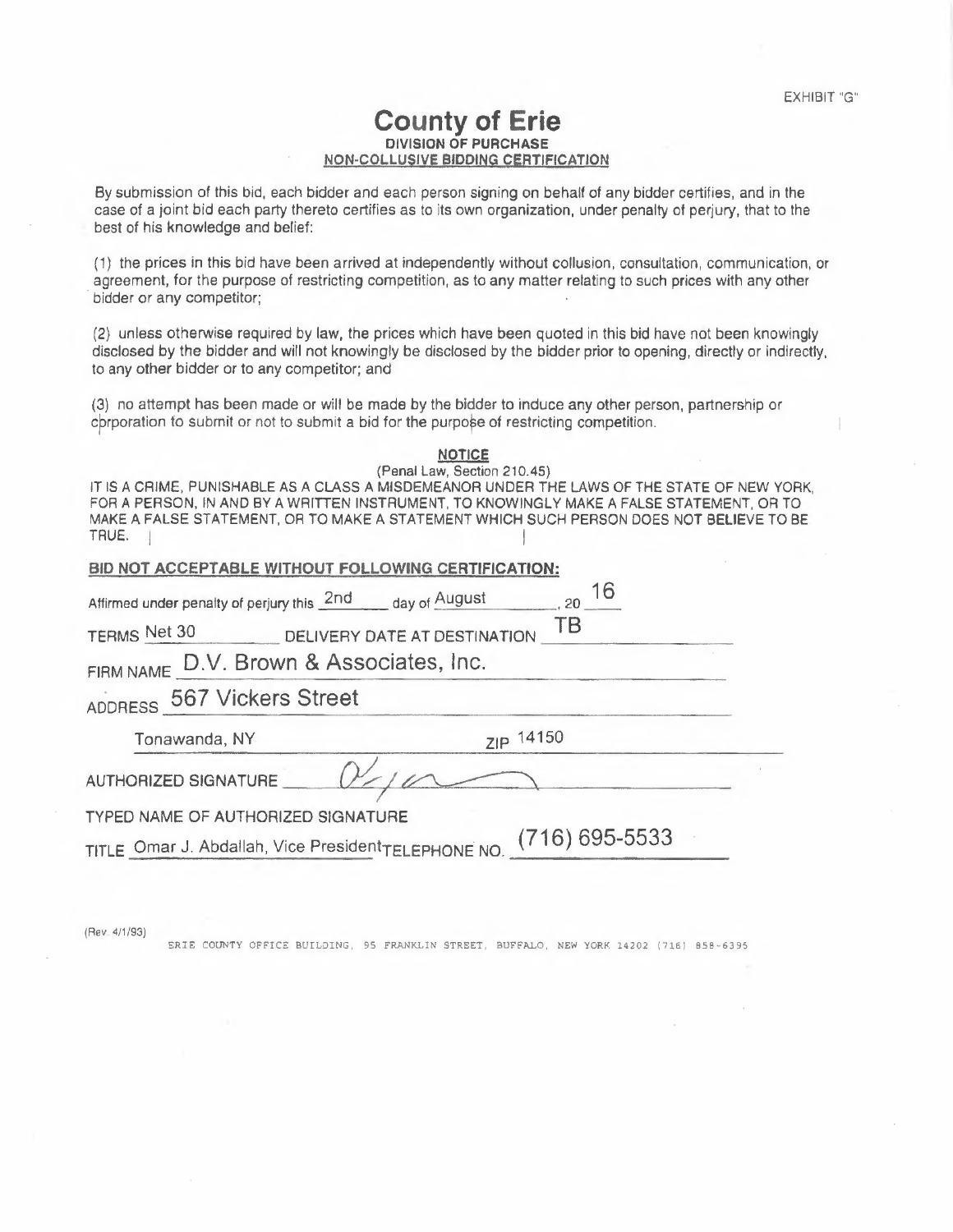

#### **COUNTY OF ERIE DIVISION OF PURCHASE BID SPECIFICATIONS**  BID# A216165-002

*Ship to:*  Address:

#### *Ship Via:*  Required at Destination:

| <b>ITEM</b><br>NO. | <b>QUAN-</b><br><b>TITY</b> | U/M | CATALOG NO./DESCRIPTION                              | <b>UNIT</b><br>PRICE | <b>TOTAL</b><br>PRICE |
|--------------------|-----------------------------|-----|------------------------------------------------------|----------------------|-----------------------|
|                    |                             |     | Seeking bids for on-call emergency plumbing services |                      |                       |
|                    |                             |     | for County owned facilities, as per the accompanying |                      |                       |
|                    |                             |     | specifications.                                      |                      |                       |
|                    |                             |     |                                                      |                      |                       |
|                    |                             |     | Term of the contract will be from                    |                      |                       |
|                    |                             |     | September 1, 2016 - August 31, 2018                  |                      |                       |
|                    |                             |     |                                                      |                      |                       |
|                    |                             |     | Please submit bid pricing on                         |                      |                       |
|                    |                             |     | "Proposal" page of bid document.                     |                      |                       |
|                    |                             |     |                                                      |                      |                       |
|                    |                             |     |                                                      |                      |                       |

**NOTE:** Bid resulls cannot be given over the phone. All requests for bid results should be submitted in writing or faxed lo:

#### **ERIE COUNTY DIVISION OF PURCHASE**

Freedom of Information Officer 95 Franklin Street, Rm. 1254 Buffalo, **NY** 14202 **FAX#: 716/858-6465** 

# NAME OF BIDDER D.V. Brown & Associates, Inc.

(Rev. 9/95) ERIE COUNTY OFFICE BUILDING, 95 FRANKLIN STREET, BUFFALO, NEW YORK 14202 (716) 858-6395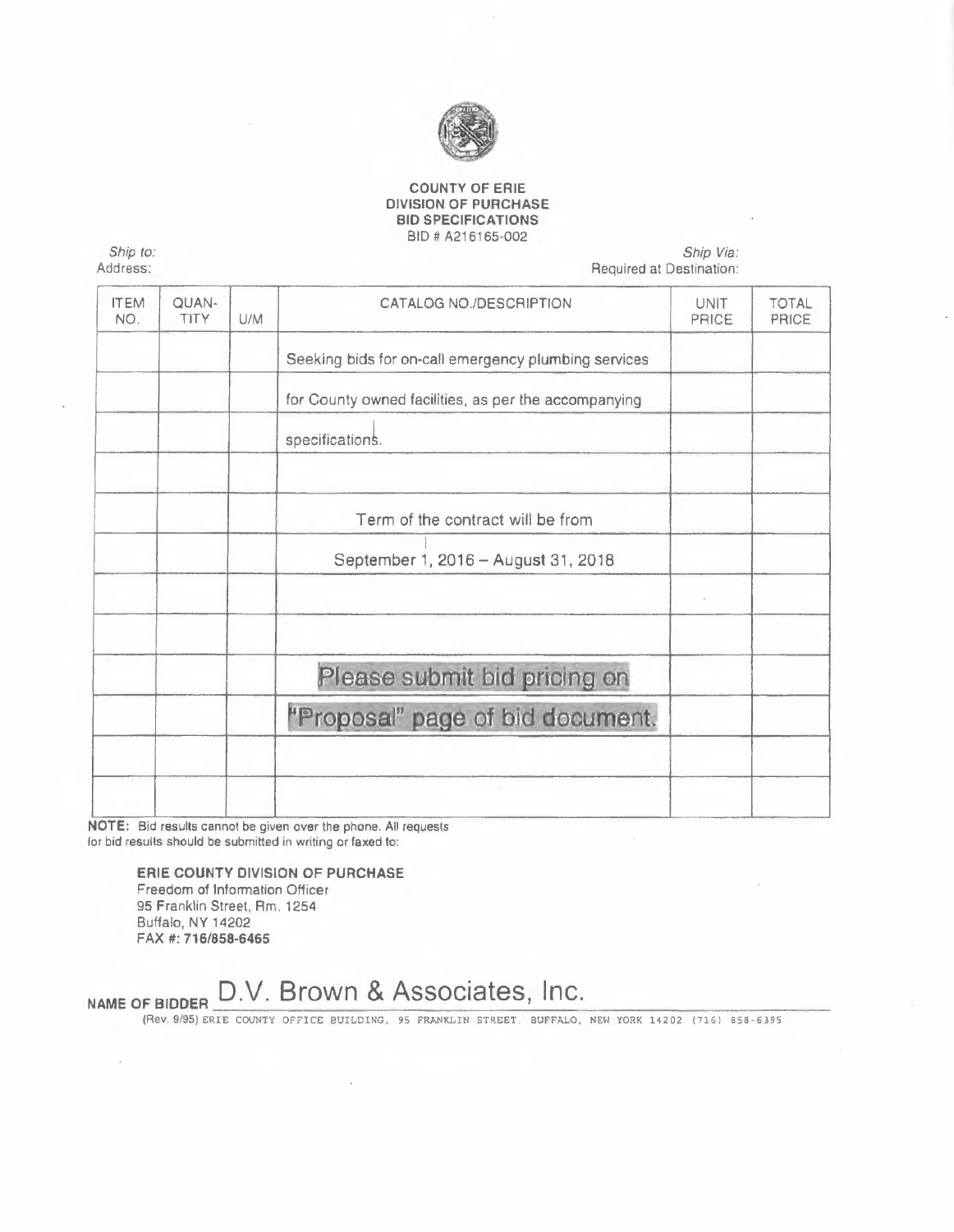Specification for Emergency/On Call Plumbing Services for Erie County Facilities Erie County Department of Public Works 95 Franklin St. Buffalo N.Y. 14202

#### Article I - General Information and Scope of Work

**1001.1** Erie County Department of Public Works requires a service/on call contract to provide basic plumbing services of plumbing systems utilizing all labor, material, tools, equipment, and work practices in strict accordance with all applicable codes and standards, transportation and supervision necessary to install, service plumbing systems at all Erie County owned buildings as directed by the County of Erie representative during the contract term. All work must conform to the latest edition of New York State family of building codes and local laws.

**1001.2** Contract is for the term July 1, 2016 to June 30, 2018

**1001.3** Contractor must be able to provide service **24** hr./day - 7 days /week and be able to respond within 1 Hr. and be on site within 2 hrs. from time of call by a County of Erie representative. Must provide 24 hour emergency number.

**1001.4** Any work performed under this specification must be at current prevailing rate and contractor is responsible to provide certified payroll as required by New York State Department of Labor for every invoice submitted. **Contractor to provide current prevailing rate in July for each year of contract.** 

**1001.5 -** The county reserves the right to terminate ( 60 Day written notice) at any time, for any reason, or suspend any part of the services described herein when conditions change, operation of a county facility is reduced or discontinued or other similar circumstances take place. In the event of such termination or suspension, payments for services shall suspend without penalty.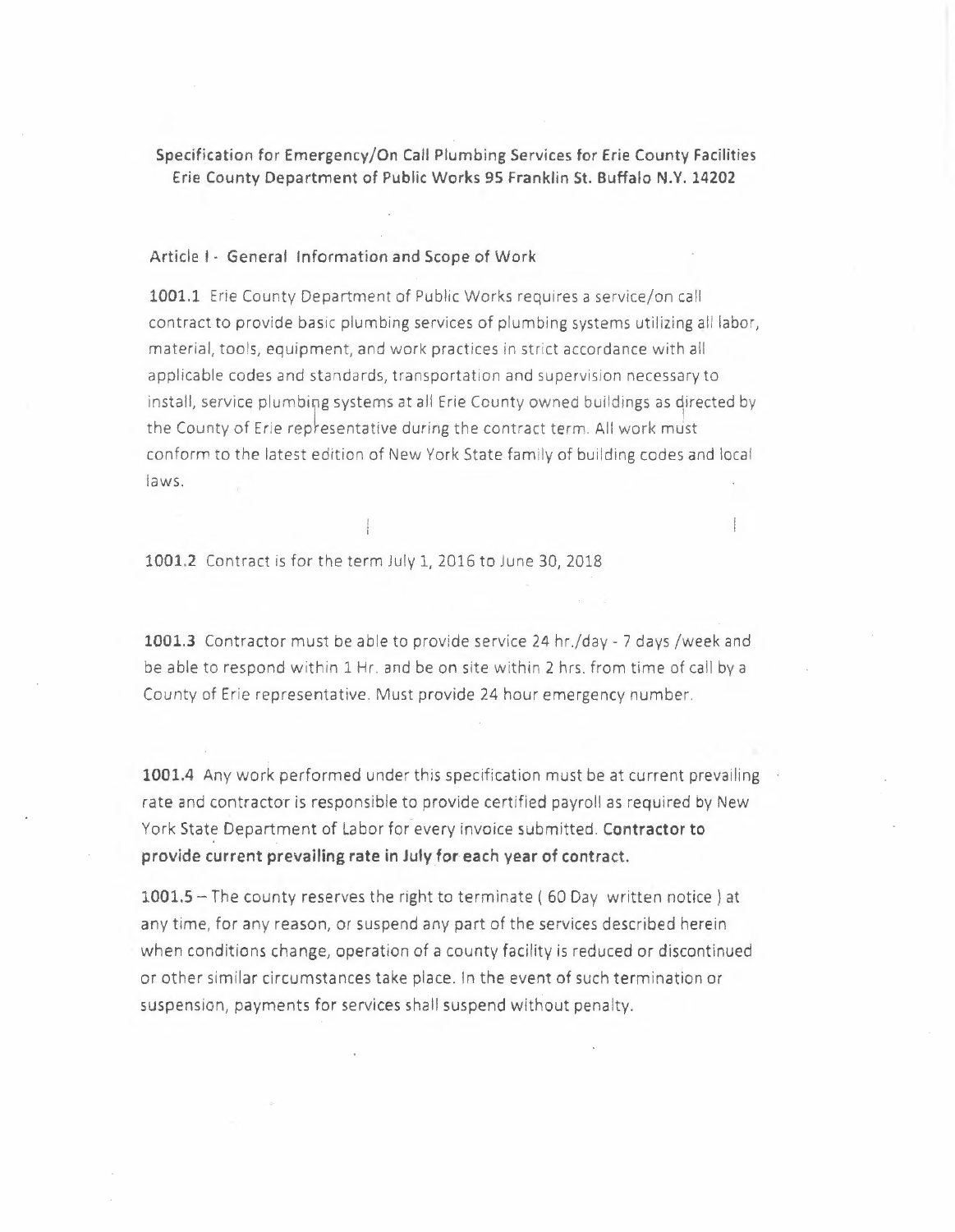#### **Article** II - **Quality Assurance**

**2001.1** The contractor must be fully licensed by The City of Buffalo and any of the towns and villages within Erie County.

**2001.2** The contractor shall have been a qualified service organization in active operation for a minimum of 10 Years. The bidder shall furnish with his bid, a statement that he has in his employ and under his supervision, the necessary personnel and he possesses resources located within the County of Erie, to properly fulfill all the services and conditions required under these specifications.

2001.2 The contract will be awarded to a contractor whose primary business is a plumbing repair and installation and in the plumbing business for minimum of (10) years. **The experience questionnaire attached must be submitted at time of bid.** 

**2001.4** The contractor shall have a flawless record with the Department of Labor any infractions within the past 10 Years, specifically regarding prevailing rate, will disqualify the bidder.

**2002.3 Contractor** to provide **quality workmanship and material** and be subject to inspection by Erie County Department of Public Works representative.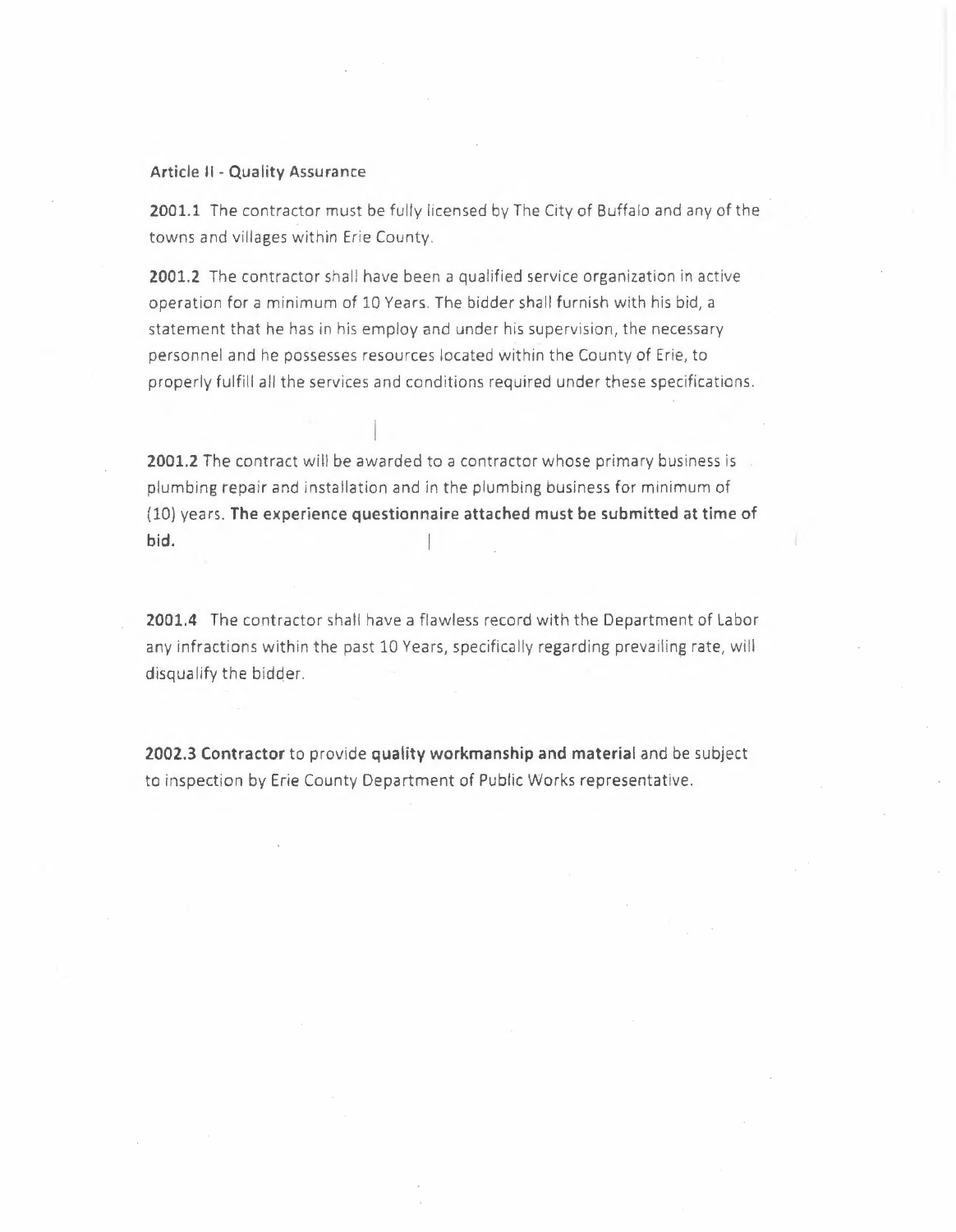## **Article** lii - **Security**

**3001.1 -** The County of Erie has three secure facilities as listed.

**Erie County Holding Center** 

**Erie County Correctional Facility** 

**Erie County Youth Detention** 

**3001.2 - It will be necessary for the contractor's personnel to pass a criminal background check to work in the secure facilities listed. Contractor must follow**  security regulations in attached security document when working in any of the **secured facilities.** 

#### **Article IV - Photographic and Video Documentation**

**4001.1-** Contractor must be able to provide photographic documentation of work when requested by Erie County Represéntative and be able to provide internal piping and sewer video inspection and documentation.

#### **Article V - Burn Permit**

**5001.1-** Contractor responsible to obtain burn permit from Erie County representative prior to any welding, burning, soldering in a County of Erie facility and discuss scope of work to enable building engineering personnel to disable facility fire alarm system. Upon completion of work notify engineering to enable fire alarm system for required zone.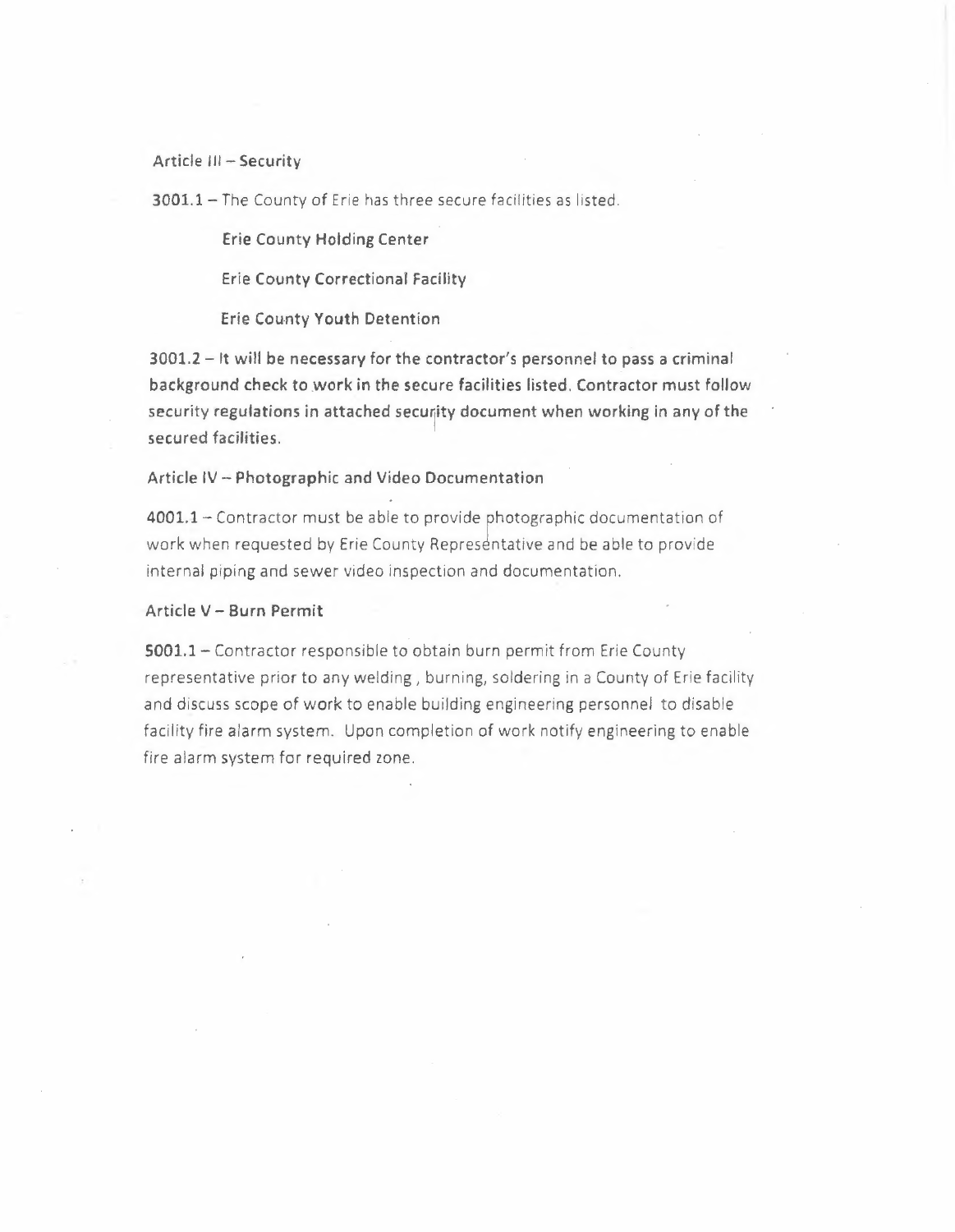# **O.V. Brown & Associates, Inc.**

#### *NAME OF BIDDER*

# **PROPOSAL FOR:**

#### **CONSTRUCTION WORK**

#### **On- Call and Emergency Plumbing Services All County Owned Buildings**

Pursuant to and in compliance with advertisement for Bids, the undersigned offers to furnish all material, labor, supplies, equipment, transportation and other facilities necessary or incidental to the construction work as required by and in strict accord with the contract documents entitled: 'On-Cail and Emergency Plumbing Services" including all Addenda for the following sum of:

#### **Base Bid: Contractor's Percentage of Overhead and Profit**

Where so indicated on the Bid Proposal Form, the amount of the base bid shall be expressed in both words and figures. Where there is a discrepancy between the stipulated amount expressed in words and the stipulated amount expressed in figures, the words shall govern.

Subcontractor percentage of overhead and profit will be 10% and the Contractor markup on Subcontractors will be half the amount of the percentage identified as "Base Bid".

If applicable, write fractions as decimals and round to the nearest tenth.

BASE BID:  $15\%$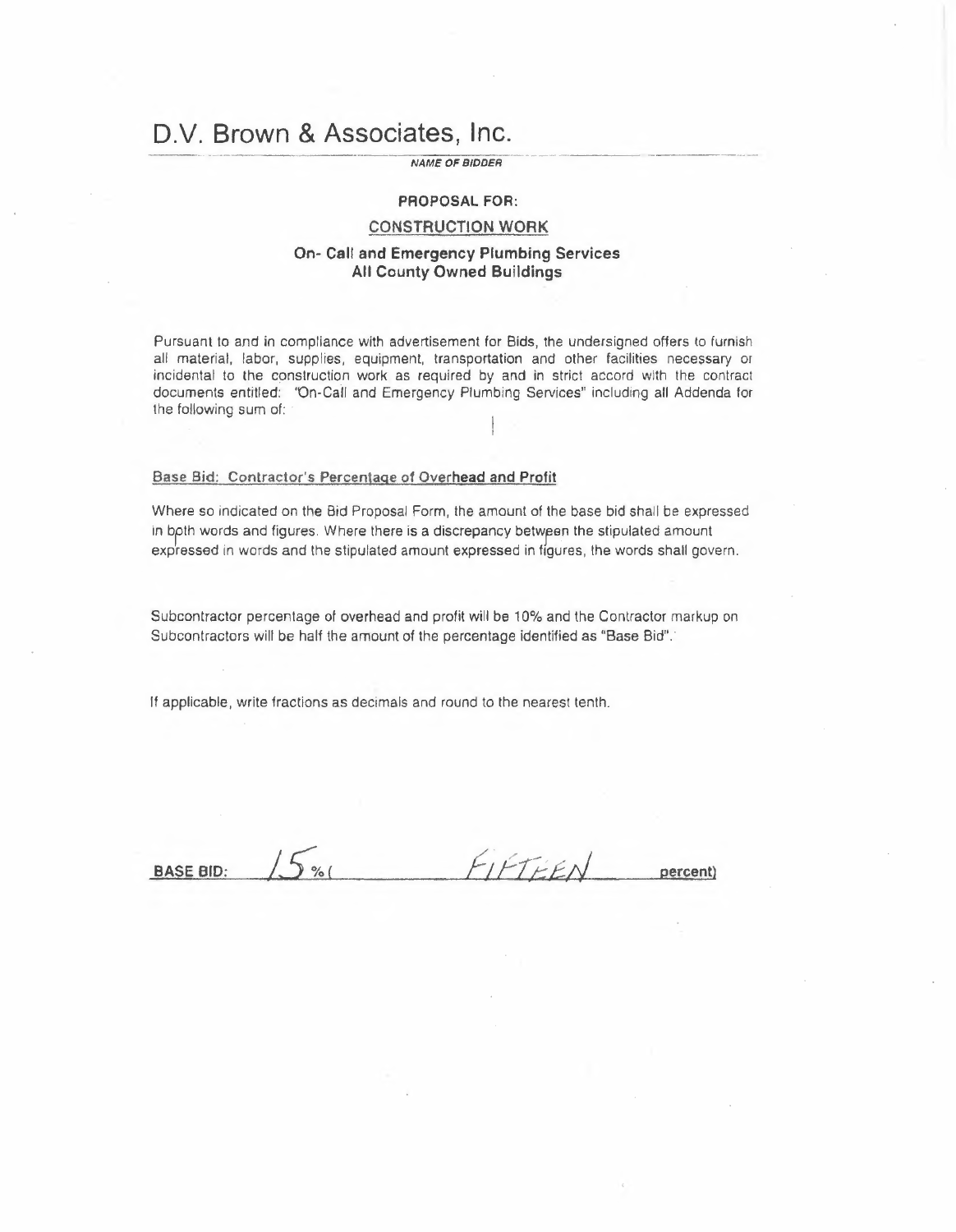#### **SECTION 015400 · SECURITY**

#### **PART 1 - GENERAL**

#### **1,1 REFERENCE**

**A.** Documents affecting work of this section include but are not necessarily limited to the Agreement, the technical specifications sections and the project drawings.

#### **1.2 RELATED SECTIONS**

A. All technical specification sections.

#### **1.3 SUMMARY**

- A. This Work oi this Contract may be performed at an Erie County secure detention or correctional facility.
- B Any reference to "Facility" shall mean a secure detention or correctional facility under Ene Chunty jurisdiction.
- C. Any reference lo "Correction Officer" shall mean an Owner designated employee of the. Facility, typically a corrections officer.
- D. Any reference to "ID Officer" shall mean an Owner designated employee of the Facility, typically a corrections identification officer.
- E. Any reference to "Tool Security Officer" shall mean an Owner designated employee of the Facility, typically a corrections officer.
- F. Any relerence to "Security Officer" shall mean an Owner designated employee of the Facility, typically a corrections identification officer.
- G. Any reference to "Captain" shall mean an Owner designated employee of tile Facility, typically a corrections identification officer holding the rank of Captain
- H. Any reference to the "Contractor" shall mean Contractors, Sub-Contractors, and any/all of their employees.
- **Any persons other than a Contractor, such as suppliers and equipment manufacturers,** must comply with the Facility's visitor regulations.
- j Contractors shall comply with and adhere to the Facility's security regulations and the requirements of this section.
- K. Any Work actions that would constitute a breach of the Facility's security, in the opinion of the Owner or the Captain, must be addressed and resolved by the Contractor prior to the end of the Wo.rk day, to the satisfaction of the Captain.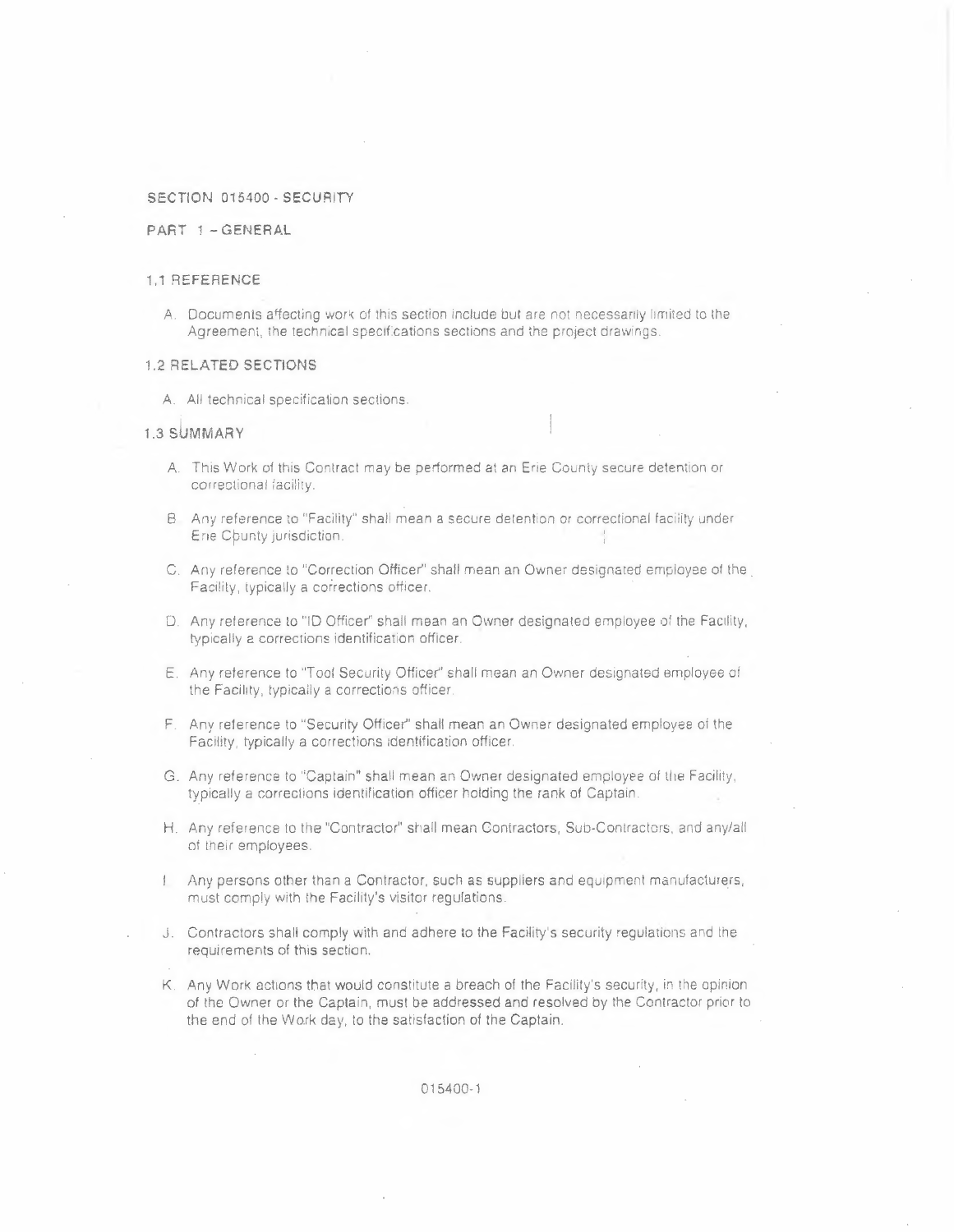#### **1 .4 SCHEDULING FOR CORRECTION OFFICER COVERAGE**

- A. Any time a Contractor is periorming Work within the secure perimeter of the Facility, Correction Officer coverage must be provided as deemed appropriate by the Captain.
- B. Notify the Facility at least 24 hours in advance of each day's work activities, regarding the number of crews which will be working, including when and where they will be working.
- C. Any changes from the notified daily Work activities shall make the Contractor liable *for*  any additional costs to the Owner for Correction Officer coverage resulting from these changes.

#### **1.5 SECURITY REGULATIONS**

A. BACKGROUND CHECK:

The Work oí this contract is being performed at a secure facility. As such, prior to entering the project site and the Facility. Contractor's and Sub-contractors' employees shall have a background check performed, without charge, by the Facility I.O. Ottícer.

Entry into the project site and Facility by the captioned persons shall be subject to the approval of the Erie County Sheriff's Office.

Anyone deemed inappropriate to enter the project site and Facility or to perform Work in a secure facility, by the Owner or by the Erie County Sheriff's Oftice, will not be allowed access to the project site and Facility.

Former inmates in the Stale correctional system, or any County, City, Federal jail, or lockup may not be permitted inside project site and Facility, unless reviewed and approved by the Captain, in consultation with the Facility Superintendent.

**B. WORK HOURS:** 

The Contractor will have access to the site to the Work site, at minimum a full eight hours per day. Should the Contractor desire to in addition to the minimum eight hours, this shall be scheduled with the Facility.

The Contractor shall anticipate an additional one-hour total processing time to enter and exit the Facility per day. The actual time when the Contractor (including truck drivers) may enter and exit the Facility will be established by **the** Facility.

Employees who are more than 15 minutes late for their scheduled entrance time may be . deried entry, with exception of the Construction Superintendent and/or Project Manager.

Employees, other than approved Construction Superintendents, Project Managers and truck drivers will not be allowed to leave the Facility during the workday and will be required to bring their lunches and eat in the work areas.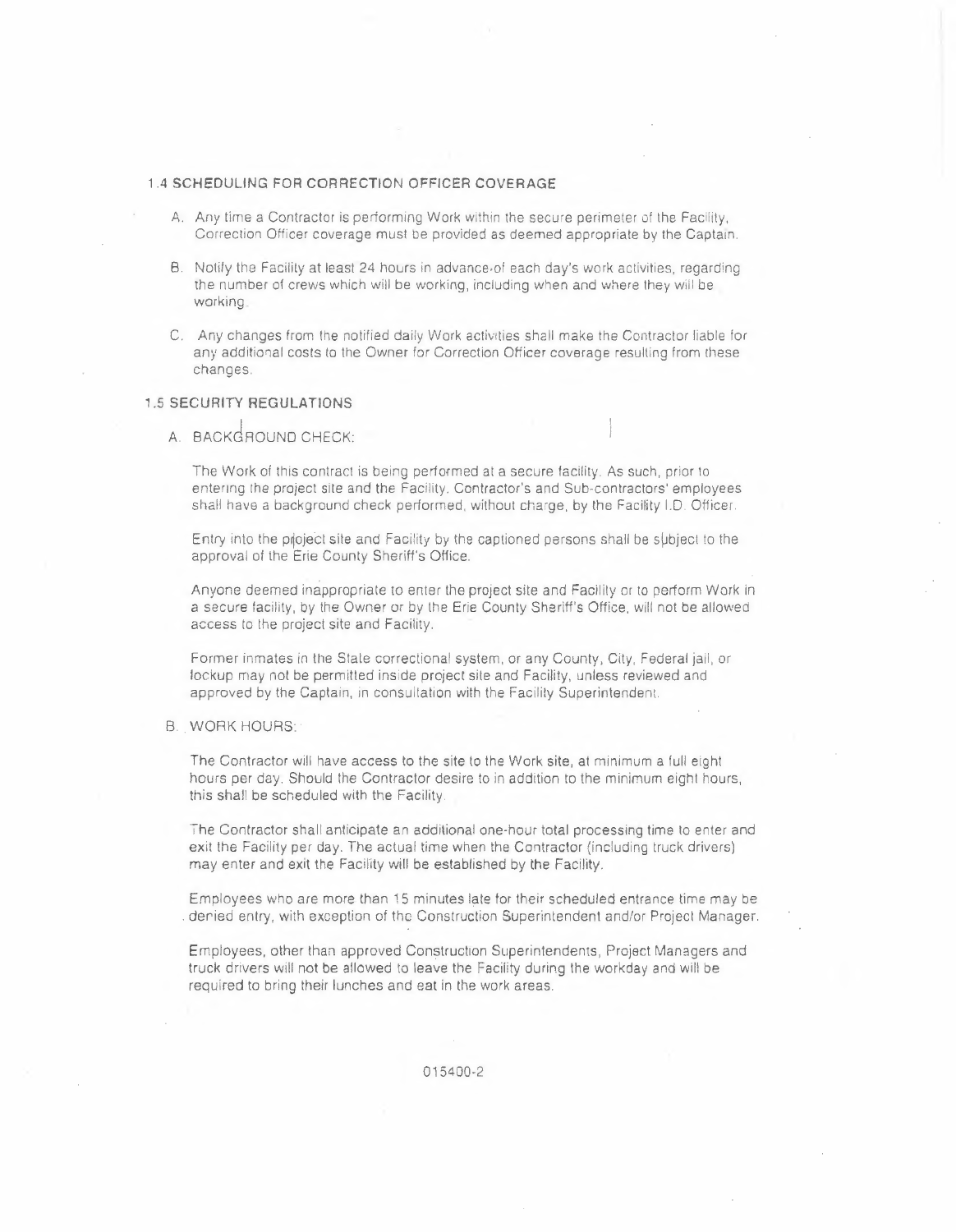#### C TOOL CHECK IN:

Al. of the Contractors' employees, tools, materials and vehicles entering a secured area must be checked in and out through an area designated by the Facility.

All Contractors working inside the Facility shall maintain inventories of all tools and other equipment. A copy of the inventory shall be forwarded to the Tool Security Officer. Coniractors rnust notify the Tool Security Officer immediately if a tool is discovered missing.

#### D. IDENTIFICATION BADGES:

A pnoto identification badge may be furnished and maintained oy the Facility tor all Contractors' employees, including Sub-contractors' employees. Additionally, each person entering the Facility may be hand-stamped using the ultraviolet hand-stampinq technique to aid in identifying people leaving the Facility.

#### E. ILLEGAL SUBSTANCES:

Alcoholic beverages or iilegal drugs of any kind will not be allowed on Facility premises. Prescription medications must be brought to the attention of the Security Officer upon arrival. A single day supply of prescription medicine will be allowed into the Facility. Persons under the influence of illegal drugs or alcohol will not be allowed into the Facility. Persons under the influence of illegal drugs or alcohol will not be allowed into the Facility and may be permanently removed from !he project.

#### F WEAPONS:

Firearms, ammunition or other weapons (including mace or pepper spray) will not be allowed in the Facility at any time.

#### G. CONTACT WITH OCCUPANTS:

Contact, communicalion, or exchange of any article with Facility inmates is strictly prohibited A.ny attempts by inmates to contact or communicate with contractors must be reported immediately to the Security Officer on Duty.

#### H. EMERGENCY SITUATIONS:

in the event of an emergency of any kind, which may interfere with the weltare or operation anc security of the Facility or its personnel, the Facility reserves the right to stop Work tor a period of time. Durinq this period, Contractors shall remain in designated areas and shall follow directions of any Correction Officer (s) or Facility Employee(s) on duty.

#### TOOLS AND TOOL CLASSIFICATIONS:

The Contractor shall check tools in out of the Facility and the Work area, through the Tool Security Officer, on a daily basis. The Contractor shall assume all responsibilities for tools checked in. Every tool checked in shall also be checked out on a daily basis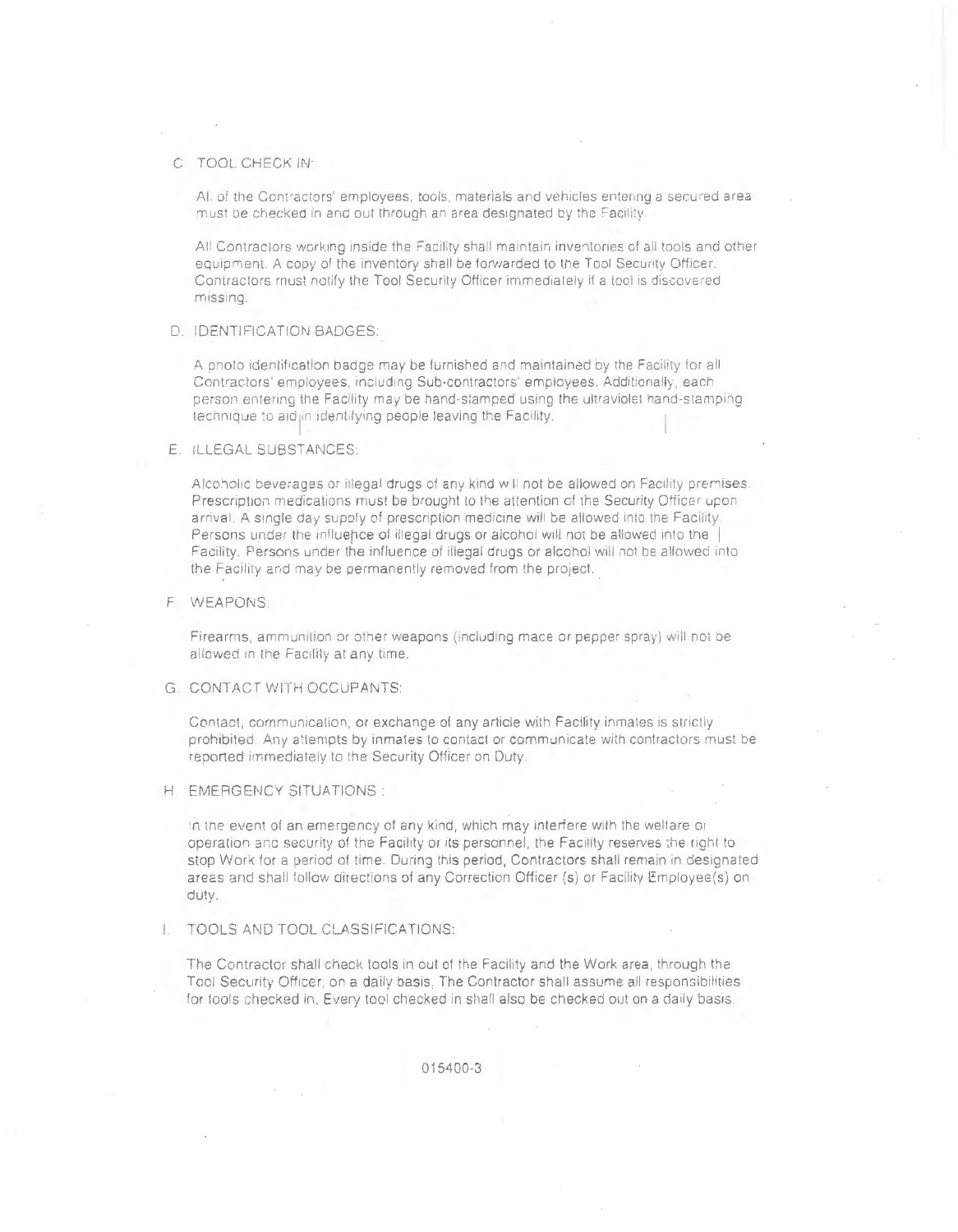The Contractor shall store tools authorized as allowed in the Facility and the Work area in approved, locked toolboxes, where directed by the Owner, when not in use.

Certain extremely hazardous tools present a higher risk in a correctional facility setting and must be removed from the Facility daily. These extremely hazardous tools include the following:

- 1. Bolt Cutters
- 2. Locksmith tools
- 3. Powder-activated tools (e.g. ram sel, Hilti, etc)
- 4. Pneumatic nailer.
- 5. Rescue saws (K-12 type, gasoline or electric}
- 6. Torches (all cutting-mixing gauges & torch heads).
- 7. Metal cutting blades and/or disc.

The Tool Security Officer and the Captain will determine íf any other tools brought into the Facility should be designated extremely hazardous. If any tool is designated as extremely hazardous, such tools may be required to be removed daily. These may include:

1. HEPA Masks, N-95 Masks, M-17 Protective Masks, self-contained breathing apparatus, respirators, and filters. All disposable respirator masks must be accounted for, inventoned and disposed of properly.

Blueprints are regarded as tools and should be handled accordingly. All blueprints are to be secured, accounted for and turned over to the Facility at the conclusion of the project.

Tool Removal from Work Area: All other tools (those not designated as extremely hazardous) musi be removed from all Work areas on a daily basis. If such tools are stored on site, they shall be placed within designated secure storage containers, as directed by the project documents and by the Facility.

J. CONSTRUCTION MATERIALS:

The Contractor shall check construction materials in and out (if appropriate) of the Facility and the Work area, through the Tool Security Officer, on a daily basis.

The Contractor shall assume all responsibilities for material checked in.

Unless approved otherwise by the Owner, all construction materials must be removed from all Work areas on a daily basis.

The Tooi Security Officer and the Captain will determine if any construction materials brought into the Facility should be designated extremely hazardous. If any construction material is designated as extremely hazardous, such construction material (if not incorporated into the Work of the project) may be required to be removed daily.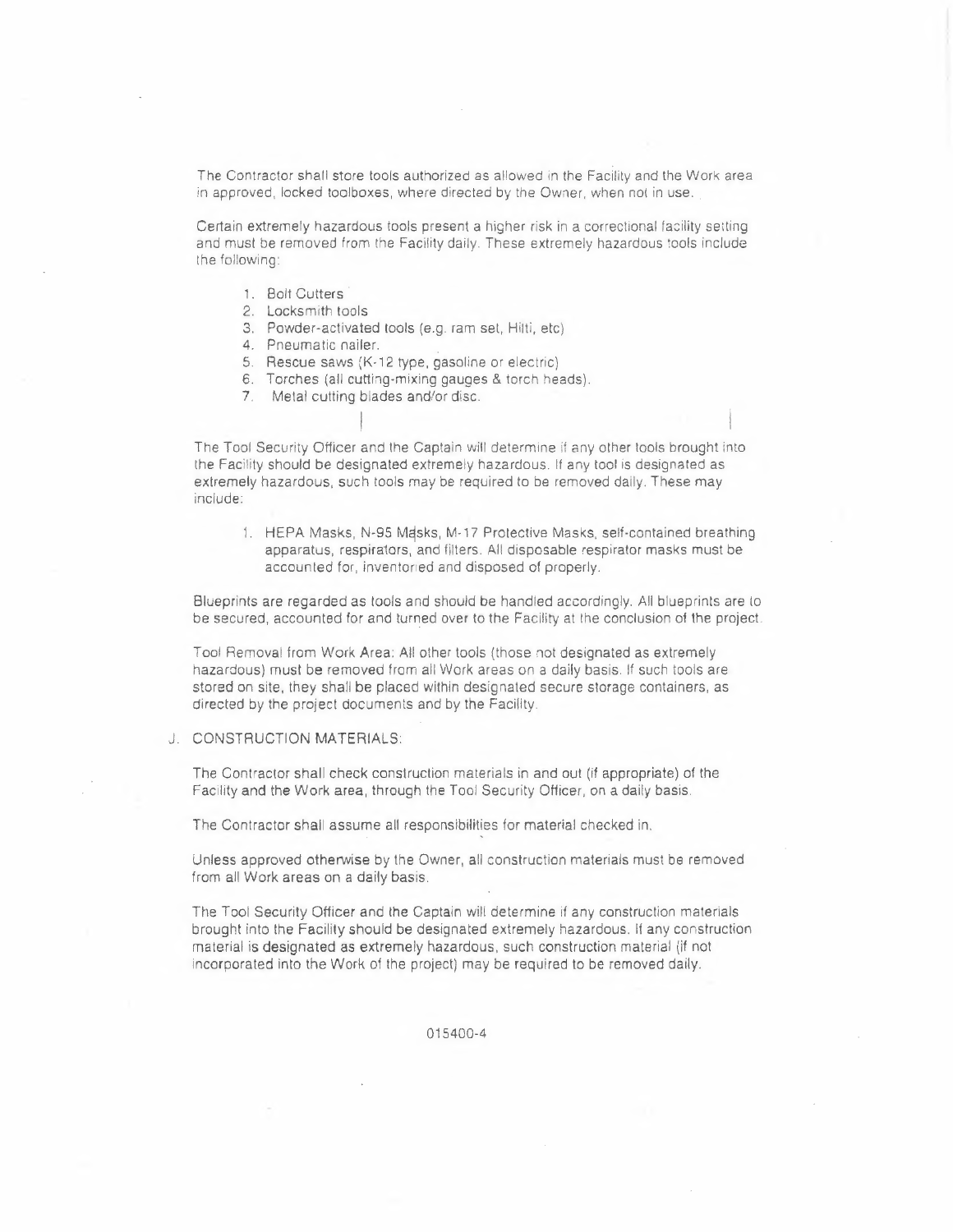#### K. ELECTRONIC DEVICES:

#### **Cell Phones:**

The possession of cell phones within the perimeter security fences is strictly prohibited.

The use of cell phones outside the perimeter fence is permitted.

#### **Radios:**

Radios require approval for use on Facility property by the Captain **of** Tool Security Officer for a specific task.

If approved, radios must be checked in and out of the Work area on a daily basis by the Tool Security Officer.

Radios must be removed from the Facilily on a daily basis.

Radios can not interíere, in any way, with Facility radio systems.

#### **Laptop Computers:**

I Laptop computers (with or without moderns) when necessary for the installation, maintenance, or repair *of* equipment will be considered for approval in Work areas.

Laptop computers shall be approved for use on Facility property by the Captain or Tool Security Officer.

Laptop computers must be removed from the Facility on a daily basis.

#### **Pagers:**

Only those pagers necessary for the Work of the Project will be considered for approval in Work areas.

Pagers shall be approved for use on Facility property by the Captain or Tool Security Officer.

If approved , pagers must be checked in and out of the Work area on a daily basis by the Tool Security Officer.

Pagers must be removed from the Facility on a daily basis.

#### **Cameras:**

Only those cameras necessary for the Work of the Project will be considered for approval in Work areas.

Cameras shall be approved for use on Facility property by the Captain or Tool Security Officer.